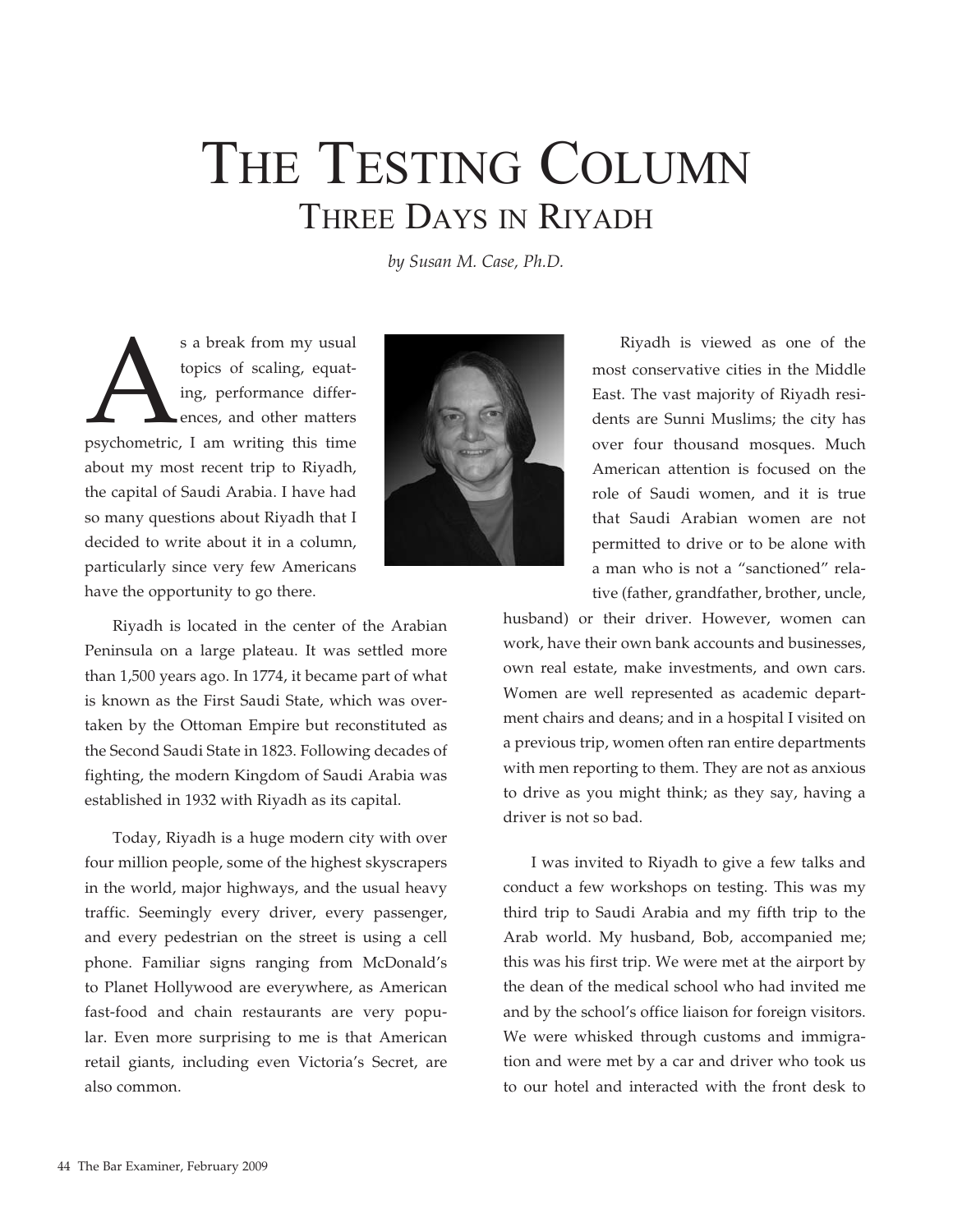ensure all was as arranged. This hotel, like others I have stayed at in Saudi Arabia, was modern and well-appointed; I felt safe and welcome. TV stations included CNN and BBC; Internet access was commonly available. One surprising observation I've made throughout Saudi Arabia is that all the hotel staff are men (including the "maids"). Typically, the custodial workers throughout are not Saudi, but rather men from outside Saudi Arabia, often from Pakistan or India.

Each day, I was picked up at 7:00 a.m. by a driver, and the ride to my lecture location took about 45 minutes through terrible traffic. Bob had been assigned his own driver for our stay, and he was free to do whatever he wanted. Luckily for me, he spent some time in the souks (markets) and purchased some beautiful jewelry.

My official day began at 8:00 a.m. Workshop attendees were there on time and stayed the whole day. Cell phones were turned off; interruptions were rare. As in the past, the audience was largely Saudi, with a few folks flying in from other countries. The group was about half men and half women. About half of the men wore western clothes and about half wore traditional Saudi garb. About half of the women wore white lab coats like the ones worn by doctors in the United States; the other half wore traditional *abayas* (black full-length robes with head scarves). Unlike in other Saudi cities, all the women, even those in lab coats, wore black head scarves; some also covered some portion of their faces. One woman was completely covered, somehow looking through a semi-opaque veil that completely covered her eyes, nose, and mouth. I wore conservative clothes that I would wear in the States: slacks and a long-sleeved shirt—no *abaya,* but no spandex either.

Once the workshop began, the interaction among the men and women and among the participants and me was exactly as it would have been in the United States. The women spoke up in discussions, argued their points, ran at least half of the small groups, delivered lectures—essentially, the clothes they wore quickly became unimportant. On my first trip, it was surprising to me that the participants' English was perfect. Many of the schools, and all the medical schools, use only English in their curricula; many Saudis, especially before 9/11, took graduate courses in the United States and many continue to watch much American television. All the Saudi children I have met speak perfect unaccented American English. Clearly this was not a cross section of children but the children of professional workers. Overall, there is about an 80 percent literacy rate in Saudi Arabia. There are 19 public universities, and about half the students are women.

One evening, Bob and I were entertained, along with school dignitaries and other workshop organizers and participants, at a dinner on the 77th floor of the Four Seasons Hotel, which is located at the top of a hill, overlooking all of Riyadh. At the foot of the hotel's driveway, our car was stopped and checked carefully for bombs. The driveway itself was reduced to one lane with concrete barriers blocking alternate sides of what had been a two-lane road, causing us to go extremely slowly, moving back and forth from one lane to the other. At the top of the driveway, we arrived at the magnificent hotel, as glamorous as seen anywhere. There was a separate elevator dedicated to the restaurant, where we had an eight-course meal. Of course, no alcohol was served, but we started with a delicious sparkly fruitbased "cocktail" and were then served a fruit-based